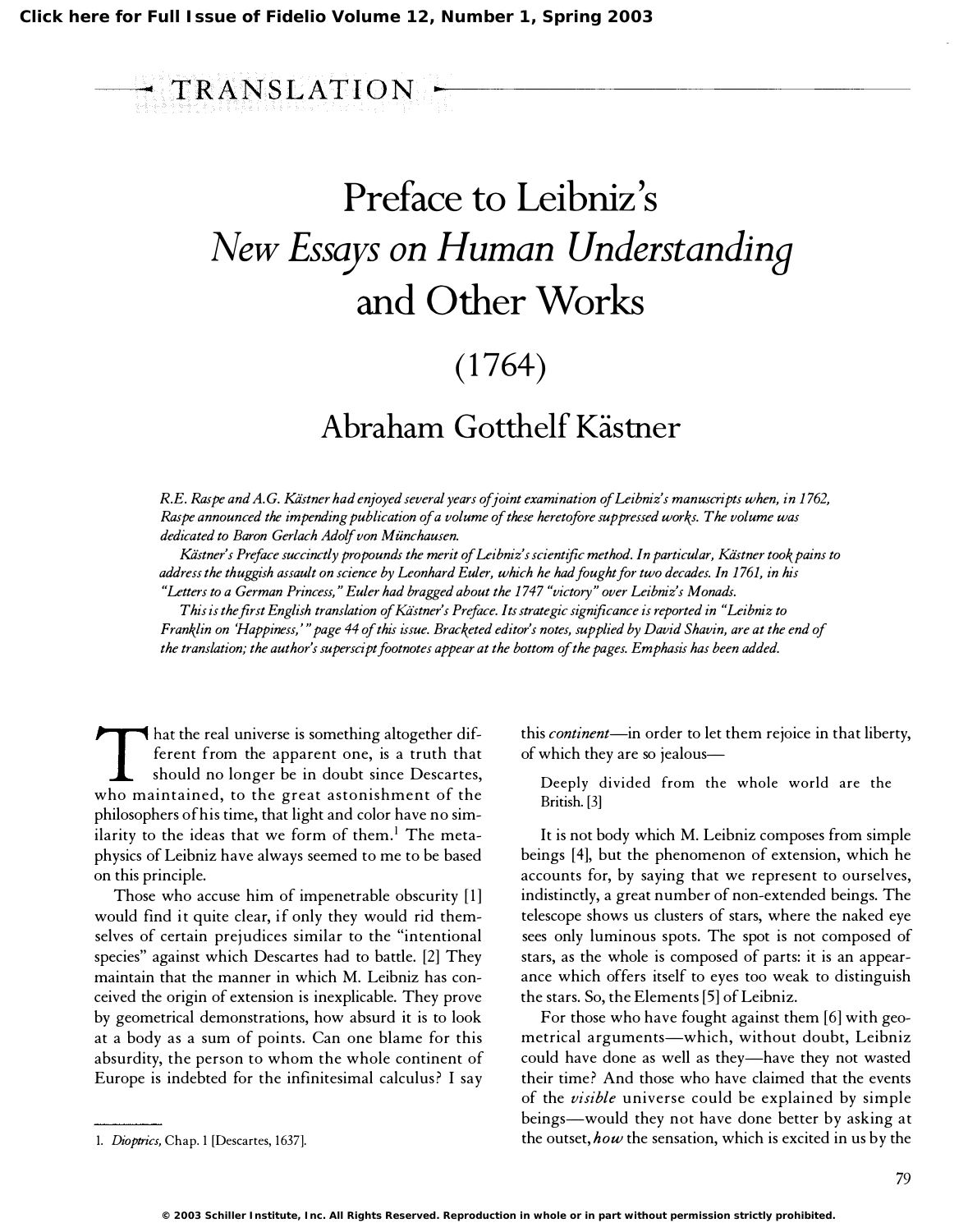sun's light, is born of an infinity of sensations of color, which no one before Newton had been bright enough to look for in a ray of sunlight? How can it be that a lady who might not even know the rule of three, feels harmony with a sensitivity at times more reliable than Euler's calculations of the ratios of vibrations? [7] Let us pursue these two examples, taken at random from an infinity of similar ones, to try to clarify the relationship between the phenomena and their causes [8]: this relationship must be infinitely simpler, than would be the relationship between the visible universe and its Elements.

The representative force, with which M. Leibniz has endowed his Elements, seemed dubious even to M. Wolff. Yet, this same M. Wolff had brought into the full light of day this truth-that the universe is a whole whose parts are so intimately connected, that one could not change the least thing, without changing the whole into a completely different universe; that it holds together the spider's thread with the same force which pushes or pulls the planets around the sun. This is how a French Philosopher and beautiful spirit<sup>2</sup> understood what the German Metaphysician had demonstrated by profound reasoning. Knowing this, could M. Wolff still doubt, that that which happens at each moment to each individual, so affects the universe as a whole, that the infinite mind sees in this, the universe that  $i$ s, the only one to which an individual, such as he is, could be a part? [9]

If one were to say to someone who is not so well schooled in the science of numbers, that 23 is the 12th term of an arithmetic progression which starts with 1, he will find, first of all, that this progression is one of odd numbers. You need only put in place of the sequence and its given term, the universe and the individual. It is in this sense that I have always understood those "mirrors of the universe" of Leibniz [10], which seemed so ridiculous to many Philosophers, because these gentlemen had no idea how to find an entire sequence from one given term. M. Leibniz used the verb "to represent," as he explains it himself in his remarks on the book of M. Locke now being published.<sup>3</sup> The relationship of the circular base of a cone and its section is such that, if you know the one, you also know the other. It is thus, that we represent in mechanics, velocities and times by straight lines; thus, that a thermometer represents the warmth of the air, a barometer the weight of the atmosphere.

I had hoped that these reflections would not be altogether misplaced at the beginning of a collection of this great man's philosophical writings, extracted from his manuscripts, many of which are still kept at Hanover to this day. It is up to those who will benefit from it, to acknowledge the protection always so graciously accorded the sciences by the enlightened Ministers to whom the King has confided the happiness of his domains [11], in the care of enriching the republic of letters with these works.

One could not have chosen an editor more worthy than M. Raspe, who combines a solid knowledge with satisfying insights, and who has made every possible effort to make this choice agreeable to the general public. It is for him to instruct the readers concerning some historical circumstances pertinent to this edition. As for me, having had, among many other duties, only a few days to write this Preface, first in Latin as the editor had wished, and then after that to recast it into French, as he thought to ask a little while later, I would hope that I will be pardoned if this Preface is found to be less worthy than the place it holds.

If only I may be permitted to add yet some few more thoughts to which the reading of the following passages has given rise.

In Part II, there is a discussion of the law of continuity in respect to the collision of bodies. M. Euler is of the same mind as M. Leibniz and has, happily, made use of this to calculate the laws of motion. $4$ [12]

It is also known that M. Leibniz distinguished the species of Ideas more rigorously than anyone before him.<sup>5</sup> Hence, one would expect to see him sometimes correct M. Locke, a far less rigorous writer on these matters. Thus, in the investigation of simple Ideas, p. 77 [13]. The English Philosopher is as much beneath the German, as the opticians of earlier times, who mistook a ray of sunlight for a simple phenomenon, were beneath Newton. If M. Leibniz had written the history of the human mind, his work would differ from that of M. Locke, as the history of an insect described by Roesel, would differ from a rough draft done by Frisch. [14]

M. Poley enriched his excellent translation of M. Locke's book [15] with observations drawn from the Philosophy of Leibniz and of Wolff. It is a shame that these observations were not written in another language. Perhaps they would have been useful for some [British-DS] minds, who were too superficial to understand M. Locke, and who, in order to pass as Philosophers at very little cost, became extreme admirers of his-imagining him to have seen all truths, as the pedants of barbarous ages imagined it with respect to Aristotle. [16]

Subsequent to the time when the philosophers were

<sup>2.</sup> M. de Maupertuis, Essay de Cosmologie [1750].

<sup>3.</sup> Book II, Chap. 8, Sec. 12, p. 87.

<sup>4.</sup> Histoire de l'Academie Royale de Berlin, 1745, p. 37, 51.

<sup>5. &</sup>quot;De cognitione, veritate & Ideis," Acta Eruditorum, Leipzig, 1684 [Leibniz].